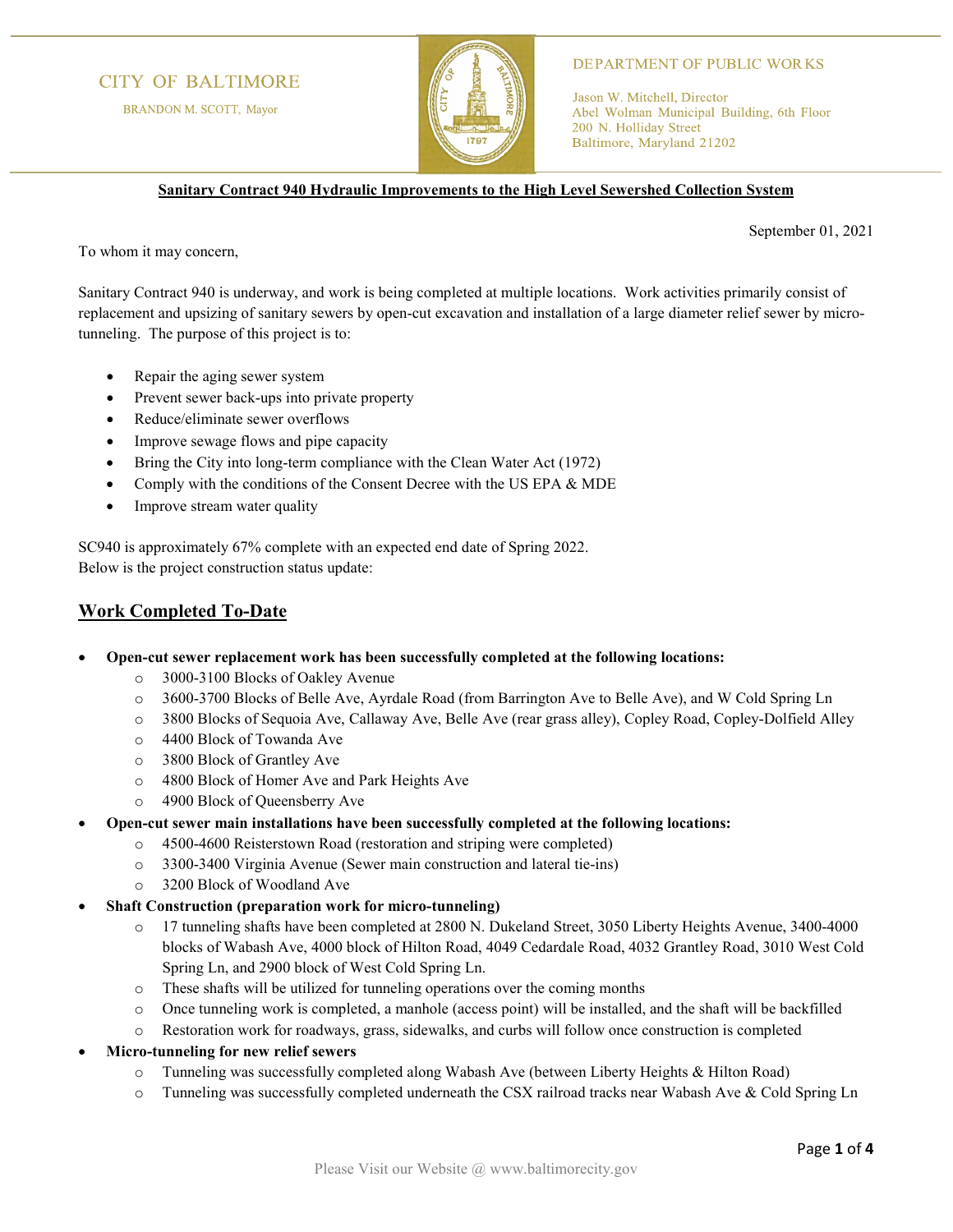# **Work Underway (Ongoing)**

### • **Roadway, sidewalk, and grass restoration**

- o Work entails replacement of impacted concrete roadways, asphalt roadways, curbs, sidewalks and grass
- o "No Parking" signs may be installed as required to complete restoration work
- $\circ$  Temporary traffic modifications may be implemented while roadway repairs are underway
- o Work will take place during normal work hours, excluding holidays and weekends
- o Scheduled areas include:
	- $\approx$  3300 3700 Blocks of Belle Avenue
	- 3800 Block of Belle Ave (rear grass alley)

### • **Restoration in the wooded area behind the 4000 Block of Hilton Rd**

- o Access for construction is utilizing existing work areas near 4054 Hilton Road (no new impacts to drivers)
- o Perimeter safety fencing has been installed to prevent unauthorized access and ensure public safety. This fencing will remain in place through the end of the year while the site is fully restored
- o Restoration work for soil replenishment in the disturbed areas is underway
- o Restoration work for trees will take place in Fall 2021 when it is seasonally appropriate
- o The guardrails and roadways at the Wabash-Hilton bend will take place once construction is complete.

### • **Microtunneling for new relief sewer is preparing to begin at 3000 Block of W Cold Spring Lane**

- o Heavy machinery is being utilized above and below the ground. Construction noise is expected.
- o Minor vibrations may be felt in the vicinity of the immediate work area. This is normal
- $\circ$  The excavated shafts will be utilized for tunneling operations over the coming months
- o The tunneling shafts will remain in place for approximately 5 months while ancillary activities are completed
- o The modified traffic pattern will remain in effect through Spring 2022.
- o Daytona Avenue at W Cold Spring Lane has been closed for public safety during work.
- o Active tunneling work is expected to take approximately 4 weeks to complete

• **Microtunneling for new relief sewer is underway from Wabash & Belle Ave towards Hilton Road**

- o Heavy machinery is being utilized above and below the ground. Construction noise is expected.
- o Minor vibrations may be felt in the vicinity of the immediate work area. This is normal.
- o The existing modified traffic patterns along Wabash Ave & Cold Spring will remain through Spring 2022
- o Once all tunneling work is completed along Wabash Ave, manholes (access points) will be installed, and the shafts will be backfilled.
- o Restoration work for roadways, grass, sidewalks, and curbs will follow later
- o Work will take approx. 6-8 weeks to complete.

### • **Open-cut sewer main replacement will continue along the 3600 block of Belle Avenue (Dolefield to Callaway)**

- o Work entails excavating to replace and upsize the existing sewer main
- $\circ$  Heavy machinery will be used for the pipe construction work (construction noise is expected)
- o Work will take place in the eastbound lane of Belle Avenue.
- o Flaggers are being utilized to safely control the flow of traffic during work.
- o Temporary traffic detours may be implemented on occasion.
- o No interruptions to water or sewer service are anticipated.
- o No-Parking signs have been installed where work will be taking place.
- o Work is expected to take approximately 4 weeks to complete.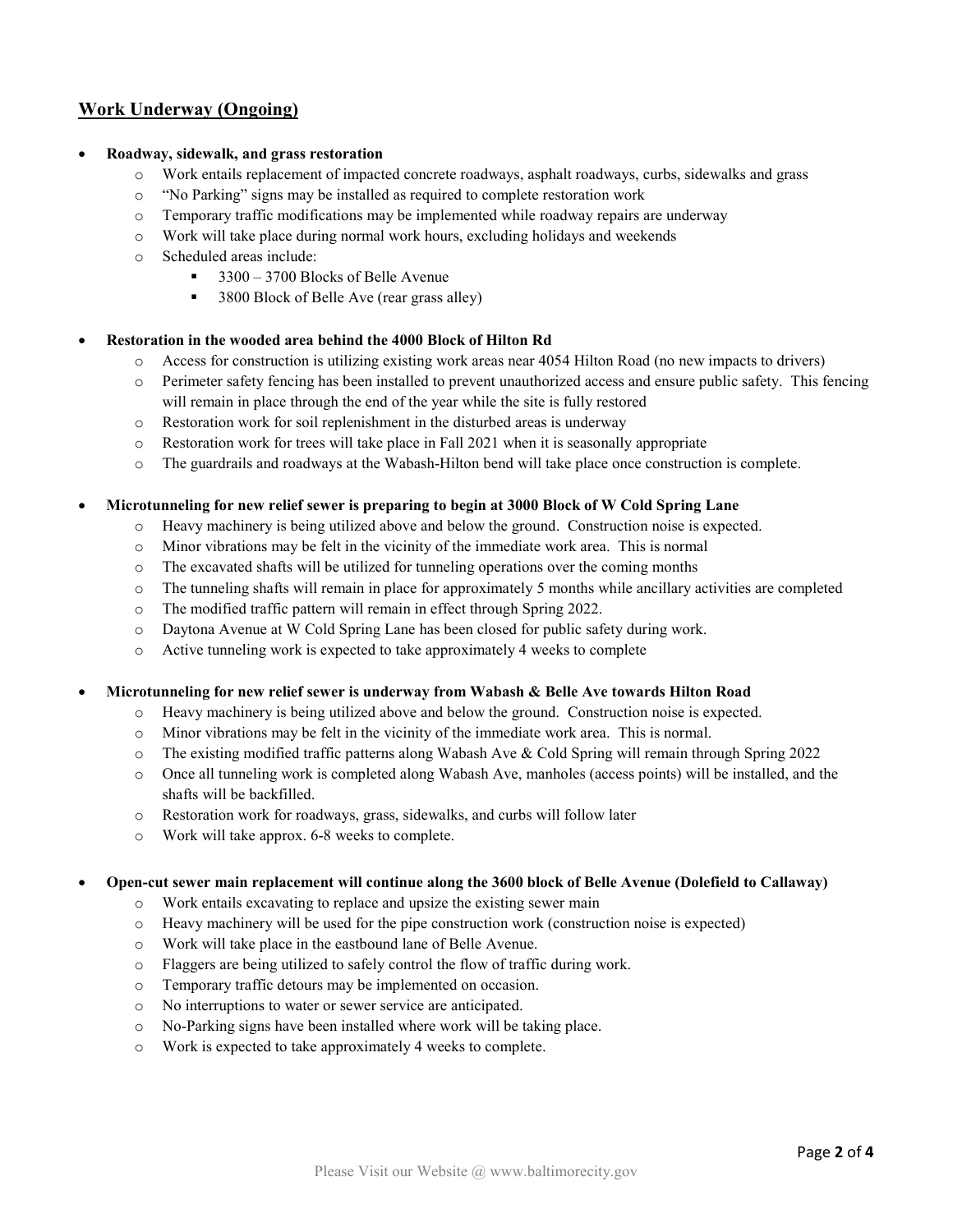# **Upcoming Work (September – October 2021)**

- **Site restoration work for all streets previously impacted during pipe and manhole construction**
	- o Work will entail replacement of impacted concrete roadways, asphalt roadways, curbs, sidewalks and grass
	- o "No Parking" signs may be installed as required to provide space for work
	- $\circ$  Temporary traffic modifications may be implemented while roadway repairs are underway
	- o Work will take place during normal work hours, excluding holidays and weekends
	- o Scheduled areas include:
		- 3000-3100 Blocks of Oakley Avenue
		- 3300-3400 Blocks of Dupont & Virginia Avenue
		- 4800 Block of Homer Ave & Park Heights Ave
		- 4900 Block of Queensberry Ave
- **Installation of new sewer manholes along 3400-4000 Wabash Ave (Liberty Heights Ave to Hilton Road)**
	- o Work entails of installation of large precast access point structures to connect the newly installed pipes.
	- o Work will take approx. 4-6 weeks
	- o Heavy machinery is being utilized above and below the ground. Construction noise is expected.
	- o After the manholes are installed, the shafts will be backfilled and prepared for final site restoration
	- o Restoration work for roadways, grass, sidewalks, and curbs will begin Fall 2021, when seasonally appropriate